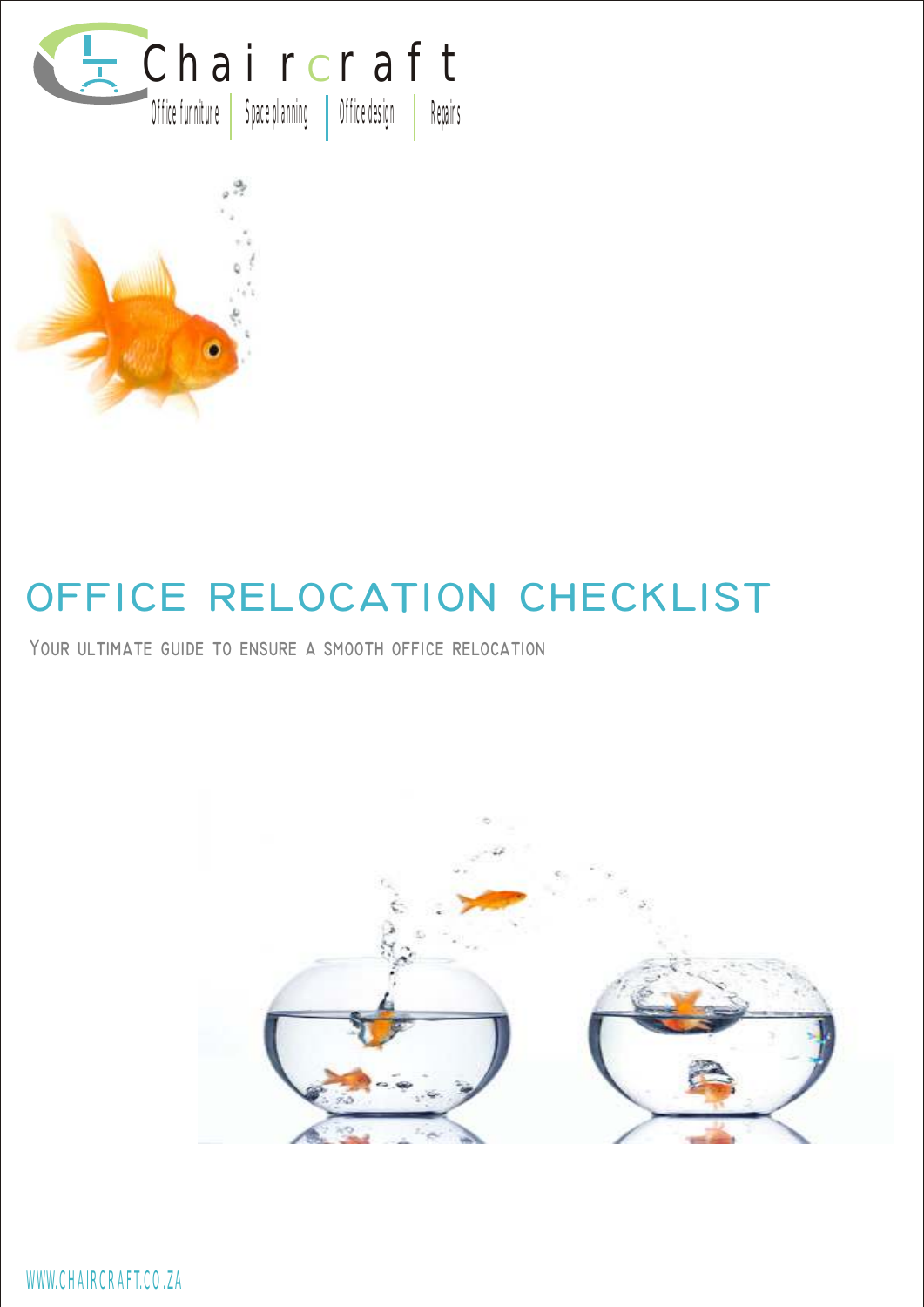Moving into a new office is an exciting thing. There's something really invigorating about a change of scenery. But if you're the one responsible for running it all, it can be a bit overwhelming. The key to keeping it simple is to break it down into easy steps. We've listed everything you need to think about - from the beginning stages of the project to move-in day.

#### Choosing the Project Manager

About 12 month before you're planning to move, you should decide who's going to be involved, and start to outline your key requirements. Choose a Project Manager (this could be you) who will co-ordinate everything internally and be the point of contact for the design team and management. Pick the most organised – and calm –person in the office. You'll need someone who can keep everything on track.Select a team and assign clear roles and responsibilities.

Who has what it takes to manage the move?

- Senior enough to make decisions
- Experienced at multi-tasking
- Good motivator
- Knows your business inside-out
- Great communicator

## Defining roles and responsibilities

Involving others and keeping people in the loop will prevent surprises and delays further down the line. For example, there's no reason to approve a design unless the MD has seen it - he or she is bound the change it.

- Managing Director
- Finance Director
- Facilities Director
- Office Manager
- IT Director
- Operations Director
- Marketing
- Human Resources
- PA's

# Relocation Tip

Don't forget the administration staff. They probably know more about What's going on in your organization Then anyone else.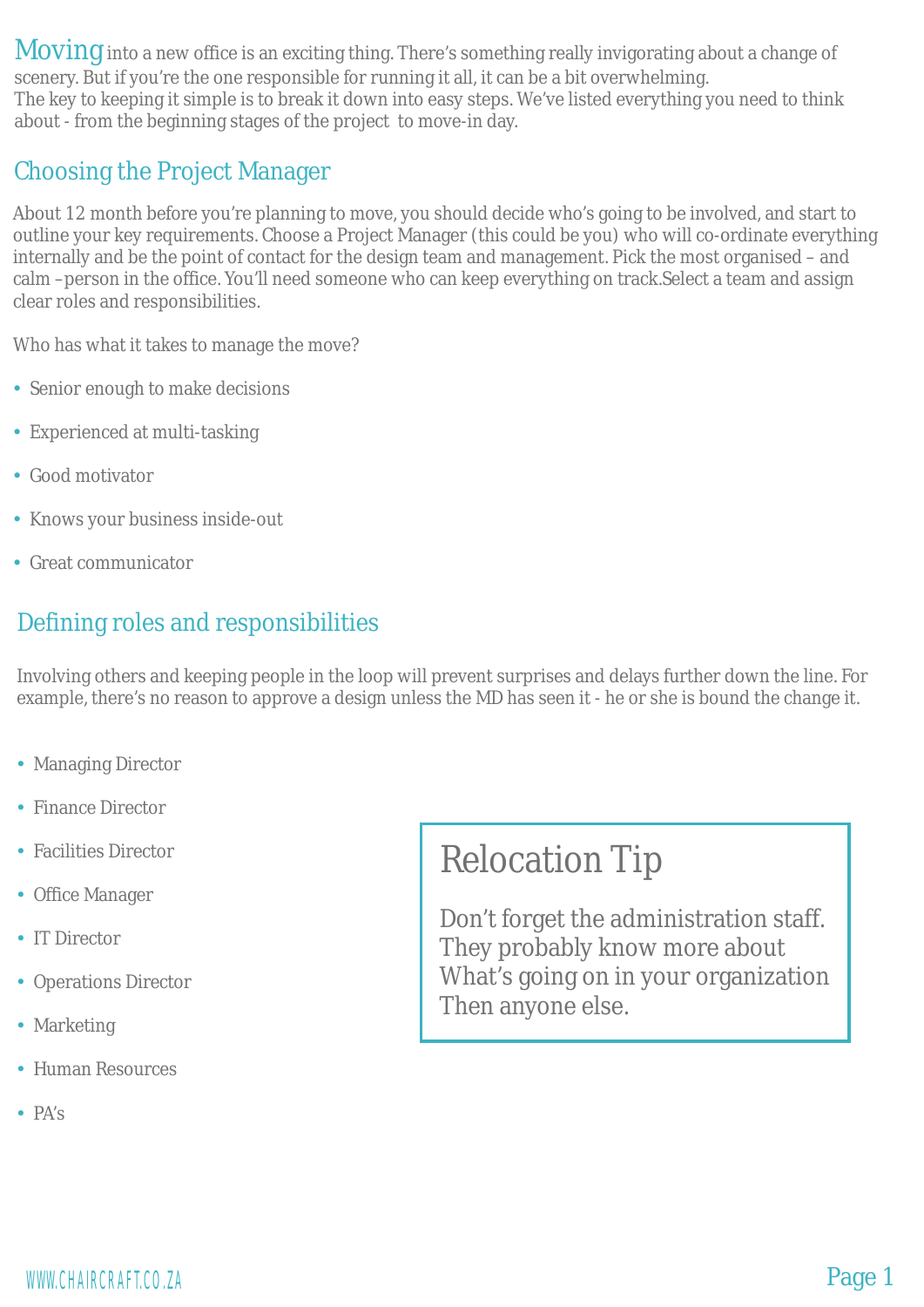### Defining location priorities

You could find what you consider to be the perfect office, but if the location isn't right, then it just won't work for your company. Consider the following criteria when selecting locations for your new offices:

- Good public transportation links
- Easy for clients to visit
- Easy for you to visit clients
- Realistic commute for existing employees
- Local amenities (shops, restaurants, pharmacies etc.)
- Good access to major roadways
- Excellent access to major airports
- Parking
- Image/reputation of the area
- Neighbours/competition
- Security of neighbourhood

#### Commercial property agents

Make sure you are talking to the best people in the business

- Quality references
- A good grasp of the technical side
- Enough time to devote to your project
- Good knowledge of the area you're searching in

### Create a robust design brief

A well written design brief is one of the most useful documents you can have for your project. It should include:

- Your vision for your new office Ÿ
- Your aims, goals and business needs
- Your brand values (work with the marketing department on this)
- Sign-off from senior management
- Establish "look and feel" write down some ideas to establish how your office interior is going to look. Minimal, glossy, classic, white, modern, fun, quirky, serious, traditional? Or something completely different?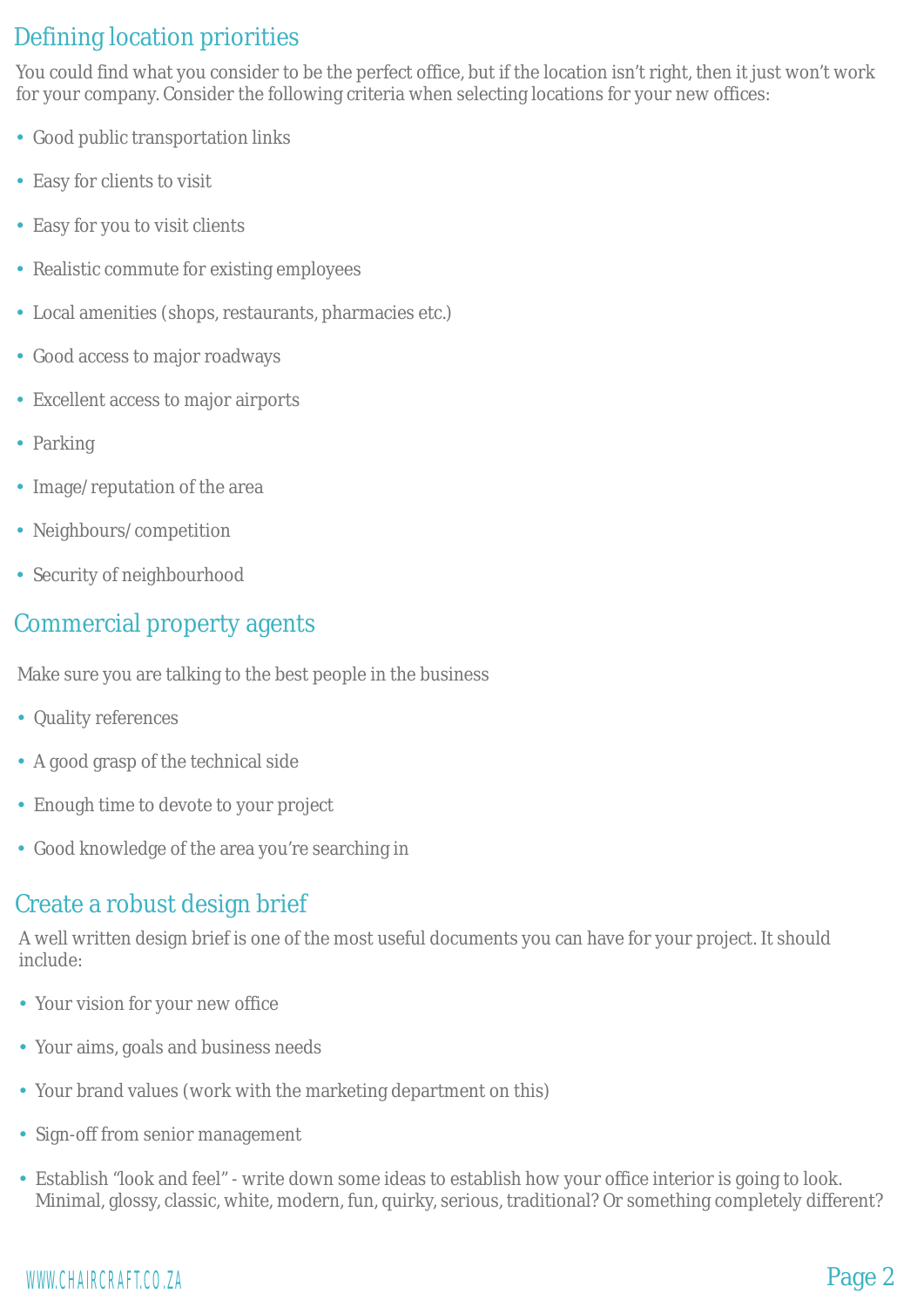### The project budget

A relocation project can be one of the most expensive events in the life of a business. Moving forward without a clear idea of budgets is like sailing without a compass. All reputable suppliers will provide full cost of estimates, free of charge. This will enable you to communicate with the rest of your business the real financial impact of your move.

Get quotes for everything, and draw up a full budget for the whole project, including:

- Occupancy costs (such as rent, service charges, taxes, energy, maintenance, etc.)
- Transaction fees (for property agents, lawyers)
- Insurance costs
- Fire plan assessment
- Planning permission fees
- Design and fit out costs
- Environmental assessments
- IT cabling, and IT equipment relocation fees
- Furniture the cost of new furniture, delivery and installation
- Disposal costs of old furniture, computer, rubbish etc.
- Extra security (during the move)
- Printing costs
- Telecoms equipment and installation
- Marketing costs -new stationery, announcements, invitations, website update of new address, plus mail redirection
- Contingency (it's not uncommon to budget an extra 20% for contingencies and changes)
- Dilapidation costs for your old space (many leases require you to put your old space back to it's original condition
- Dilapidation costs for your new space
- Air conditioning, heating and ventilation (check the condition of HVAC plant in your new building)
- Energy performance
- Temporary storage during the move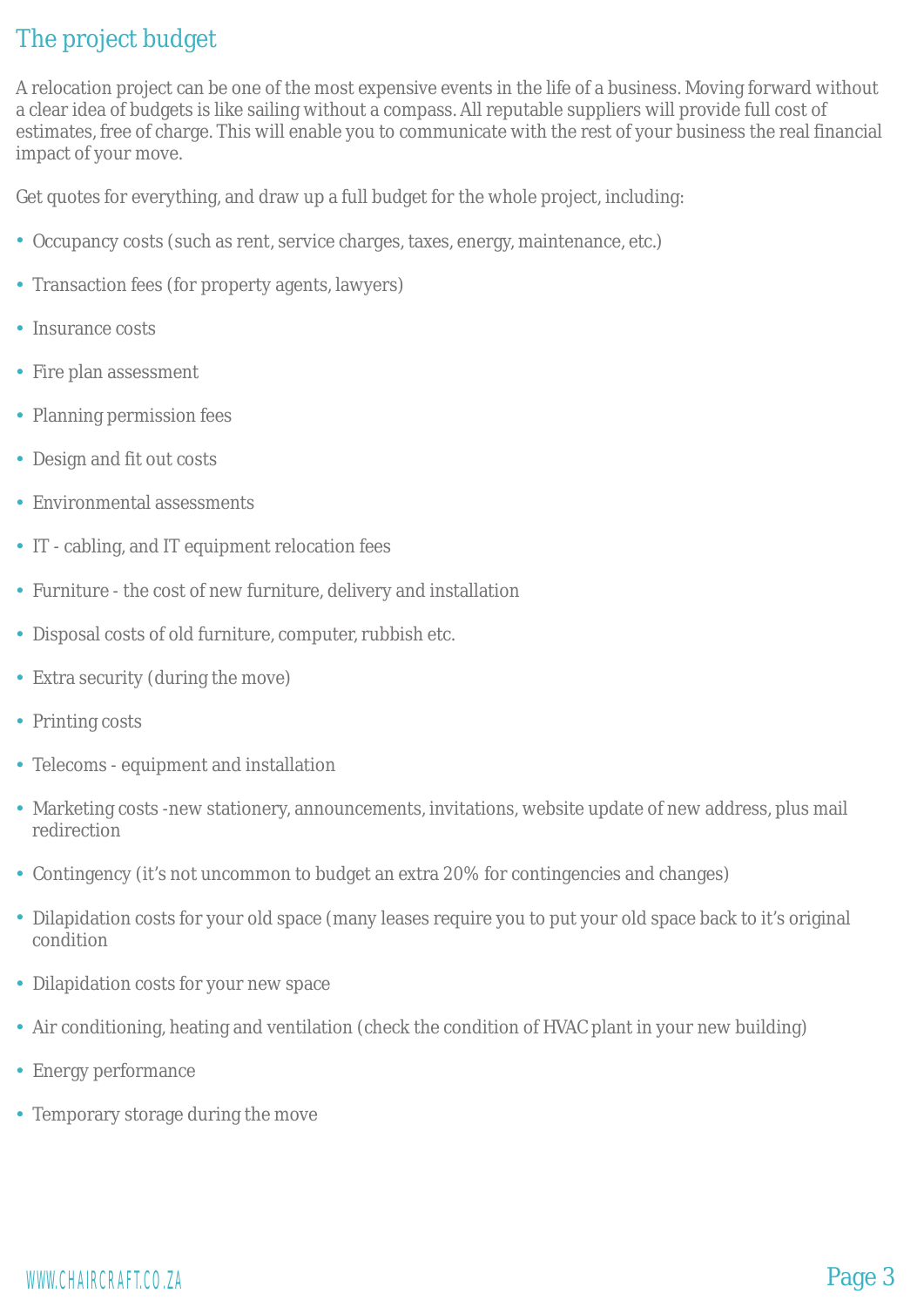#### Feasibility studies

A well done feasibility study will save you thousands. Not only will it help you to determine how much space you need and how to accommodate your people, it will also help you plan for future growth. (Avoiding the need for an unplanned costly expansion or move).

- Take a new look at how your teams work together (you might need to rearrange which department goes next to which.)
- Work out growth rates for each department and plan for changes in your space plan
- How many people / workstations will you need to accommodate?
- What sorts of spaces (kitchen, executive offices, common room etc) would you like?
- How much space do you think you'll need (in square meter)?
- What's your timeline?
- Calculate current size, capacity and usage needs for:
- Reception areas
- Meeting rooms
- Executive offices
- **Presentation rooms**
- Kitchen/tea points
- **Example 2** Common room
- **Break out spaces**
- Toilets
- Showers
- $\longrightarrow$  Copy areas
- Mail room
- Recycling points
- **Other**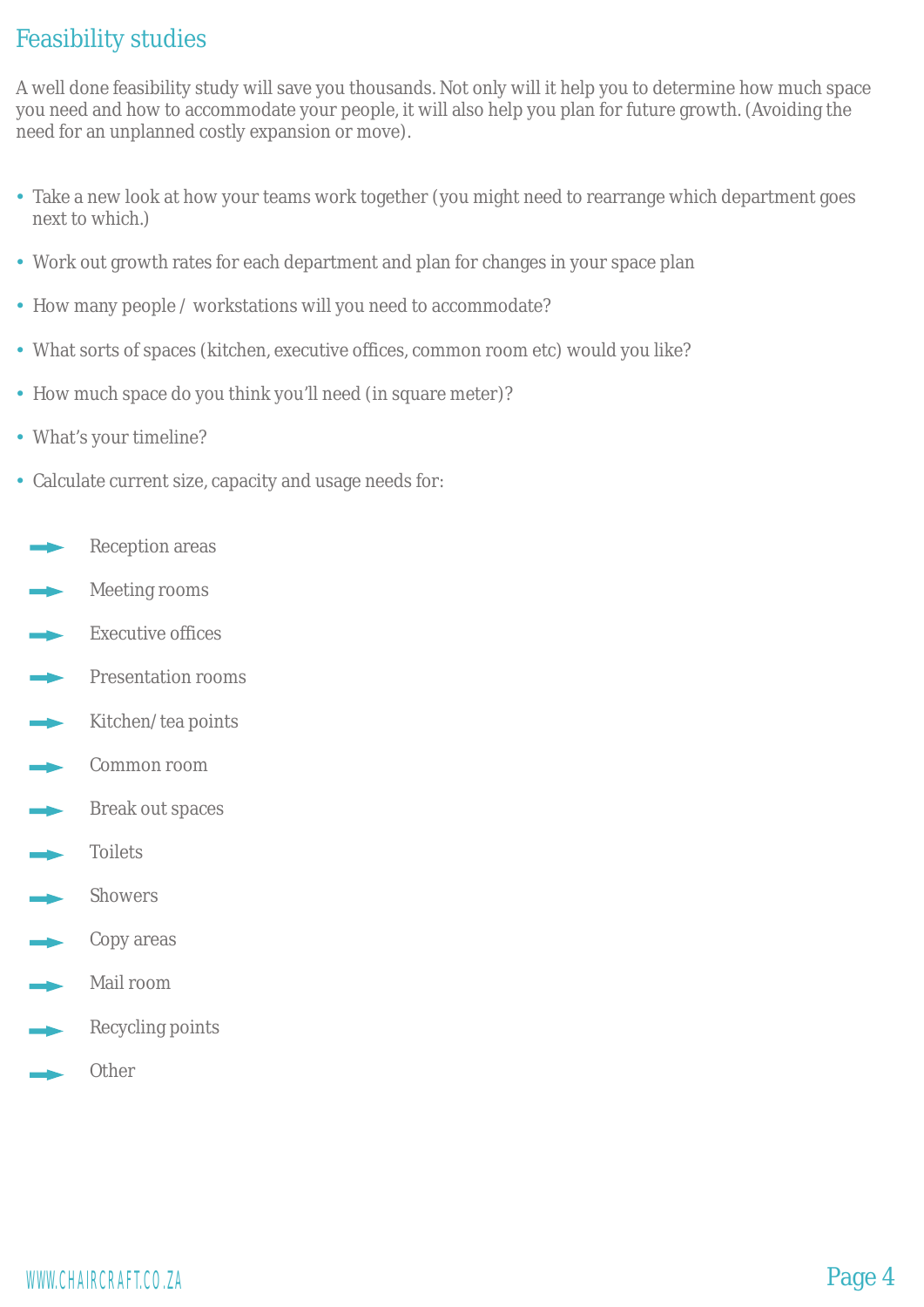#### Storage considerations

Often overlooked, storage can make the difference between happy staff and grumbling workers. Office relocation is an opportune time to reassess and calculate your storage needs.

- What's your storage situation like at the moment? How much and what do you need for the new office? Ÿ
- Storage for individuals at desks or lockers
- Document storage
- Storerooms (for office supplies and equipment)
- Secure storage and safes
- Off-site storage (can you reduce the amount of space you need by moving long-term storage off-site?)
- Calculate future needs for all areas above
- Don't forget the basics coat racks or closets

#### Communication with your stakeholders

Confusion at the time of relocation can cause anxiety amongst staff. It will pay dividends to keep everyone involved and create buy-in for the move.

- Give people a way to voice their honest opinions and objections (such as an online forum)
- Provide access to and Extranet to share files and plans (for the project team)
- Hold formal presentations of design ideas for staff
- Go on site visits with key stakeholders
- Give staff tours of the office before it's finished
- Create a "move" newsletter for staff
- Give staff an info pack on the new local area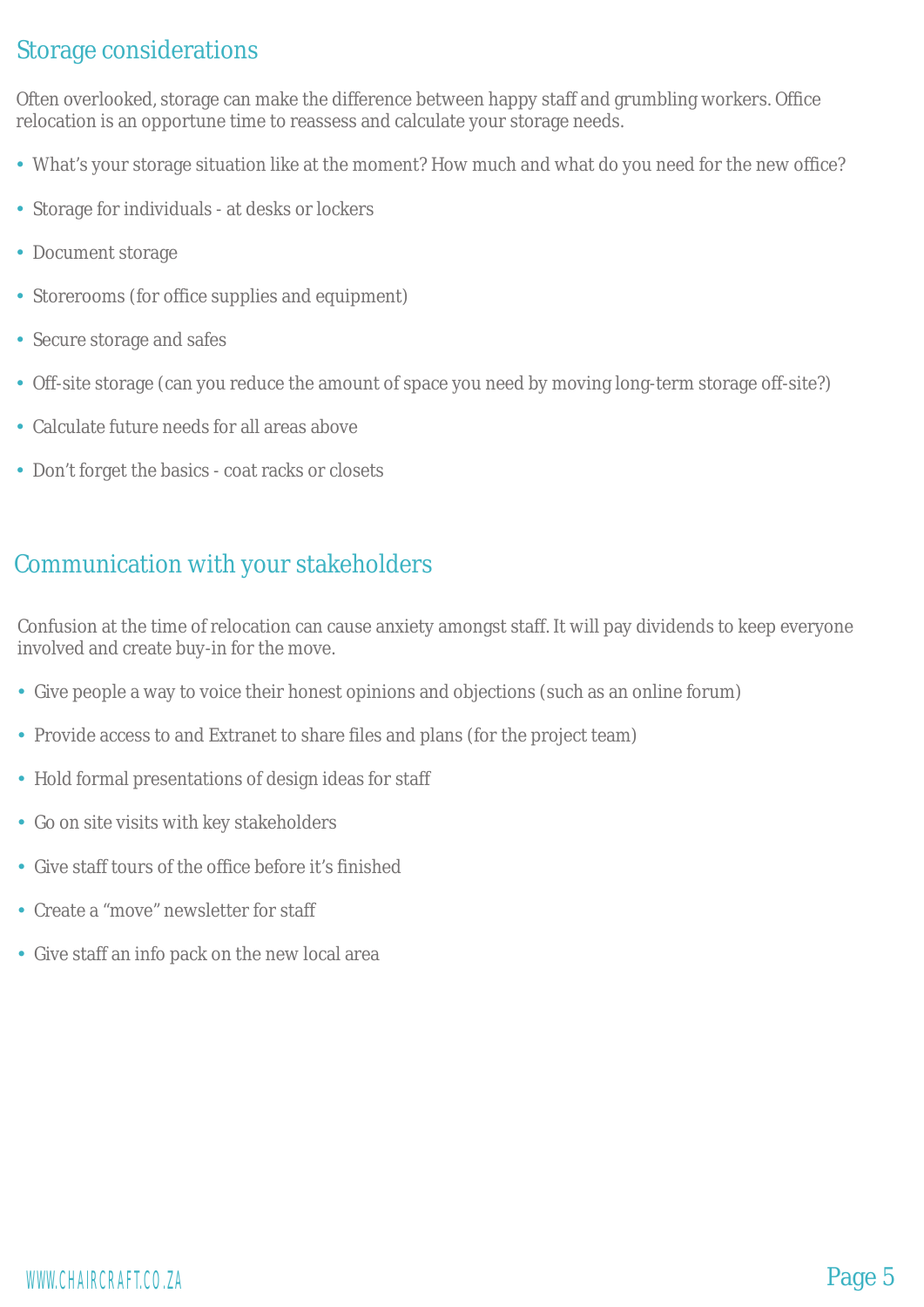### The neighbourhood

- Are any competitors based nearby?
- Are any potential partners / suppliers based nearby?
- Are the other tenants good quality companies?
- Are there any off-putting noises, smell or other issues?
- Are there issues with the local area?
- Is there somewhere to buy a sandwich?

# Legal and financial

- Lease terms (any unusual clauses?)
- Landlord incentives (any extra perks on offer?)
- Have you negotiated a rent-free period?
- Have you looked into future levels for service changes?

Relocation Tip

Ask your future landlord if there are any major upgrades planned to the building. Because you may have to pay for them in your future service charges!

#### **Insurance**

Make sure you have all the insurances in place before the work commences

#### Sign the lease

Once all the terms are agreed you your satisfaction, sign on the dotted line.

# Drawing up the designs

- Now it's time to take those indicative designs and produce a full layout of your new office
- Put together some mood boards what look and feel are you going for?
- Agree a colour scheme that reflects your brand and identity
- Ask your designer to put together a Sample Board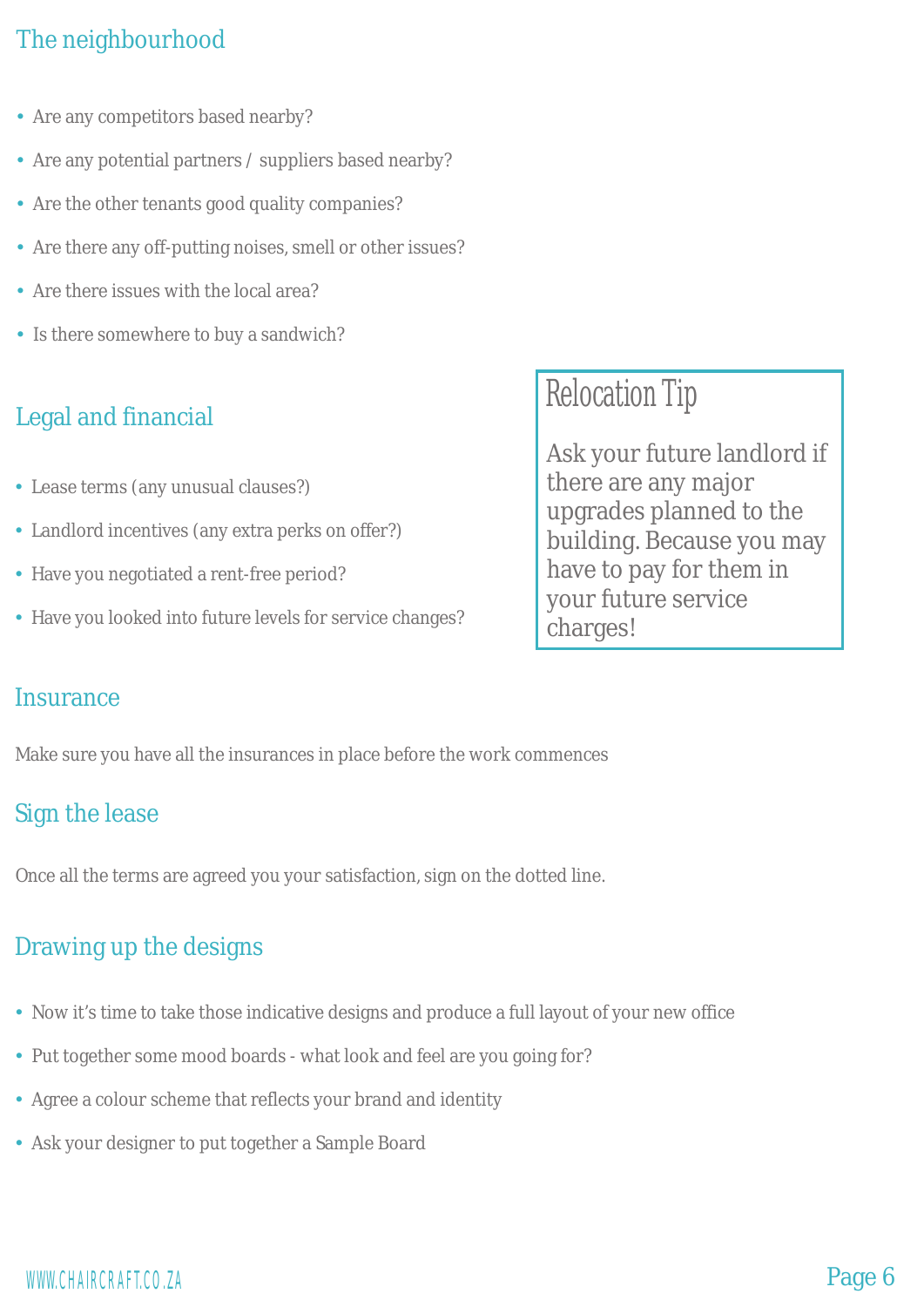# Finding the right furniture

It's not just about the cost. There are things like health & safety and ergonomics to consider.

- Is your furniture practical for everyday work?
- Are your chairs ergonomic?
- Is everything covered by warranty?
- What will it cost to deliver or assemble?
- Do you have enough storage?
- Are you getting good quality for you money? The cheapest option isn't always the best in the long run
- Will your furniture work well with all your computers and other kinds of equipment?
- Does the style suit your identity?

#### IT, data and computers

What sort of systems are already in place? Will all your equipment work properly? What else will you need?

- Powerpoint how many an where?
- Floor boxes / data points how many and where?
- Printers and faxes
- Common room / cabinets
- Cabling
- Backup generator
- Servers
- Service and support
- IT management and coordination who'll make sure it all works?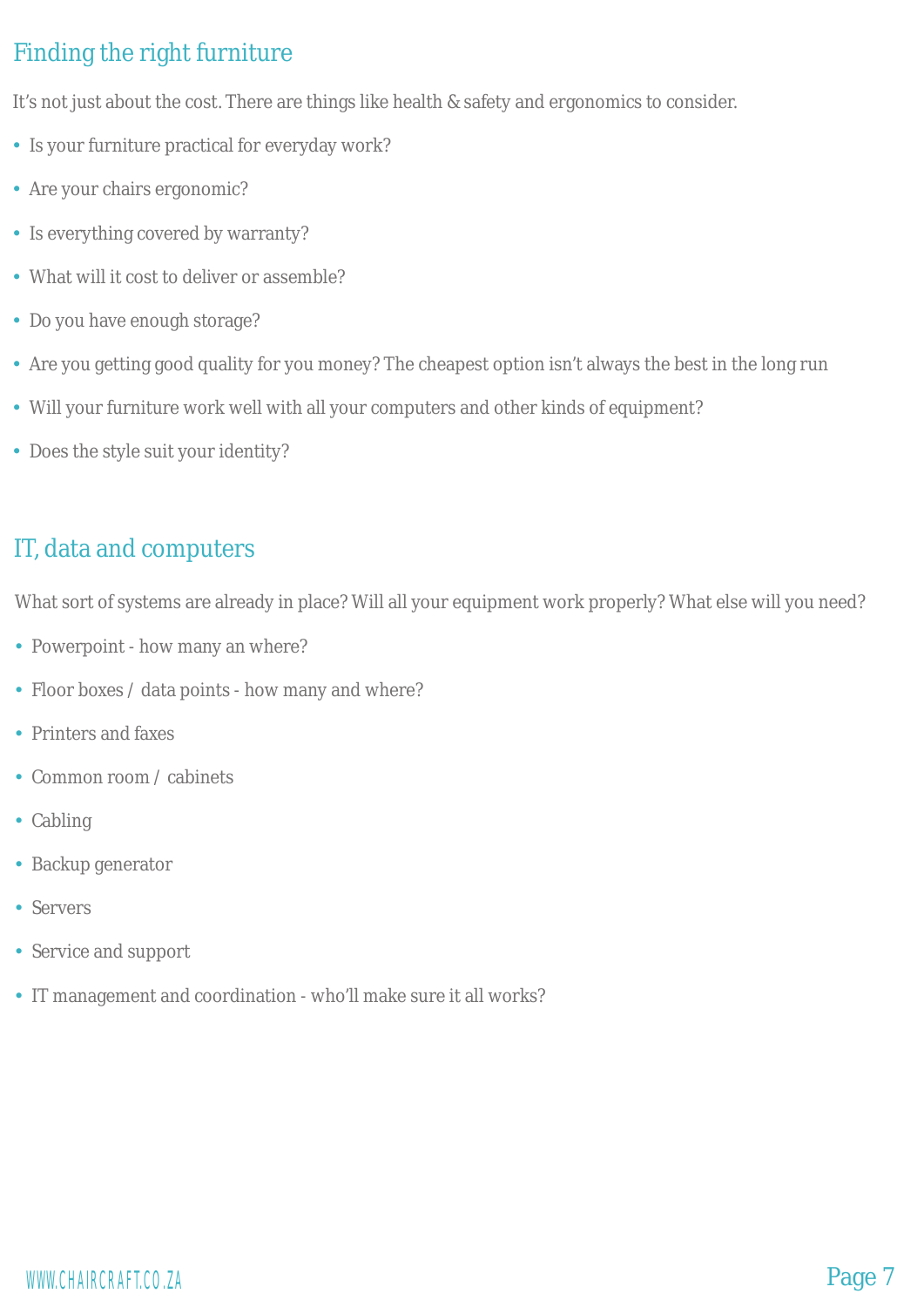### Telephones and internet

- Order your telephone connections from your supplier as soon as possible
- Assess your current set-up (the pros and cons)
- Shop around for telephone providers and packages
- How many lines do you need?
- Could an internet-based system be better?
- Can you keep your current phone numbers?
- Do you need voicemail or a call answering service?
- How will you let people know about your new numbers (mail-out, call forwarding)?
- Don't forget the basics do you have enough handsets?

#### Client communication

Make sure all your clients and suppliers know where you're moving, and when.

- Send out a letter
- Send out and email
- Schedule an update to your company website
- Schedule reprints of company stationery and forms

# Work on site

Ensure environmental compliance

- Recycle any plasterboard, carpet and other materials being stripped out
- Separate waste
- Follow the proper procedures to dispose of hazardous materials
- Run weekly meetings on site
- Keep track of progress, with your project manager
- make sure there is a sign-off procedure for any changes
- Take photos of the work at every stag, and make notes of any defects

# WWW.CHAIRCRAFT.CO.ZA **Page 8**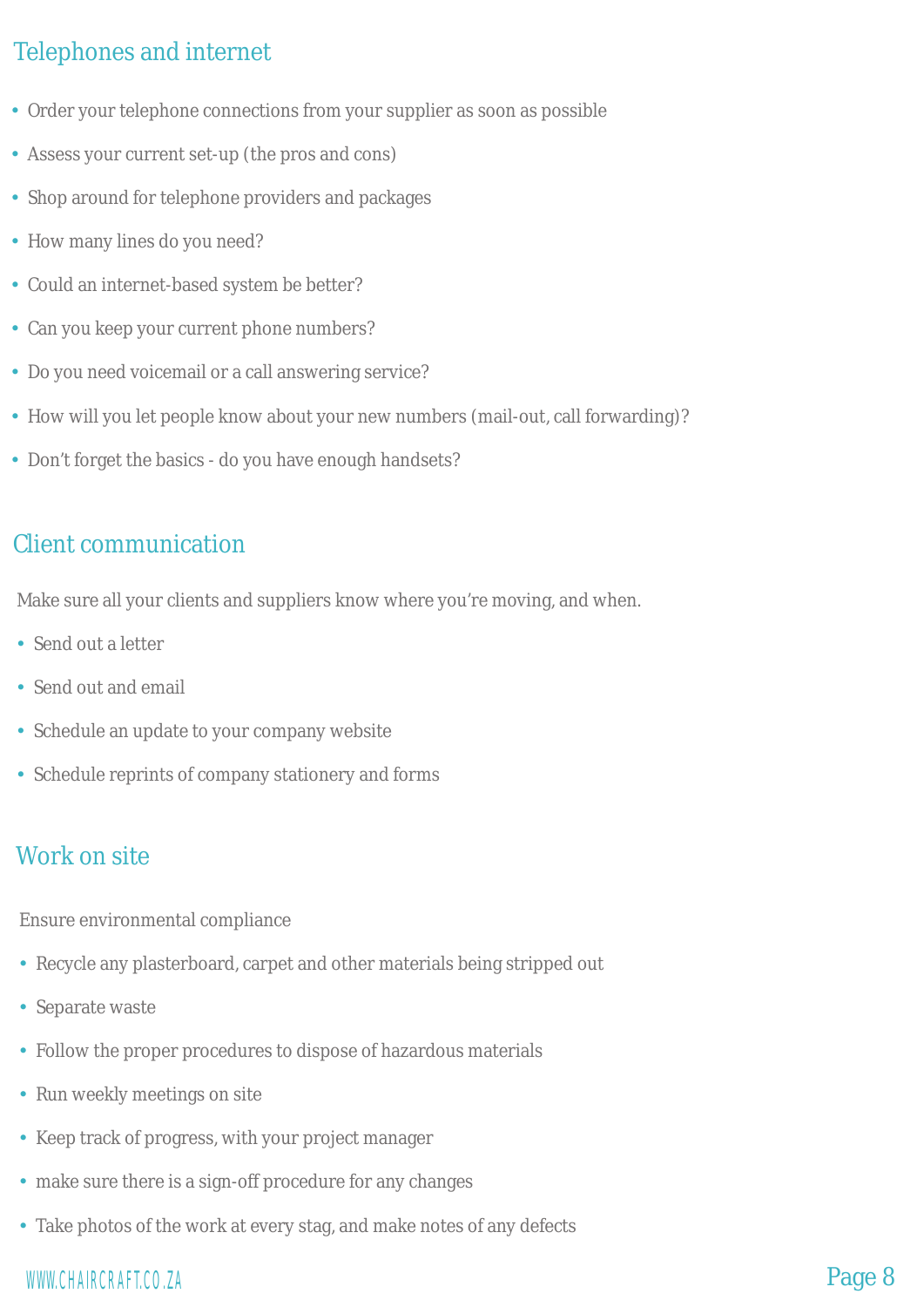#### Planning the move

- Talk to your IT specialists about the transition (they may need time for testing)
- Put someone in charge of managing the packing and de-clutter process
- Make arrangements with your removals company
- Check your new office is fully secure, for when things start arriving
- Arrange all the crates and labels for packing up
- Coordinate holidays, making sure all the key people are available
- Make sure all your staff know what's happening (when to clear their desks, what to tell clients, when to move, etc.) They may need reminding!
- Send out an internal newsletter with key dates for the staff
- Arrange to have someone on-hand on the day, to help deal with snags or last-minute problems
- Put proper security in place at the old site and at the new site (things could go missing amongst all the confusion.

#### De-clutter and getting rid of old equipment

There is no point paying to move anything you're not going to need

- Get rid of any unnecessary clutter
- Clear out old files
- Scan documents you don't need in hard copy
- Dispose of any information securely (shredding, etc.)
- Donate any unwanted furniture, computers, appliances, etc..., to charity
- Have plenty of extra bins and recycling points set up (it makes it easier for staff to clear out as well as encouraging recycling.